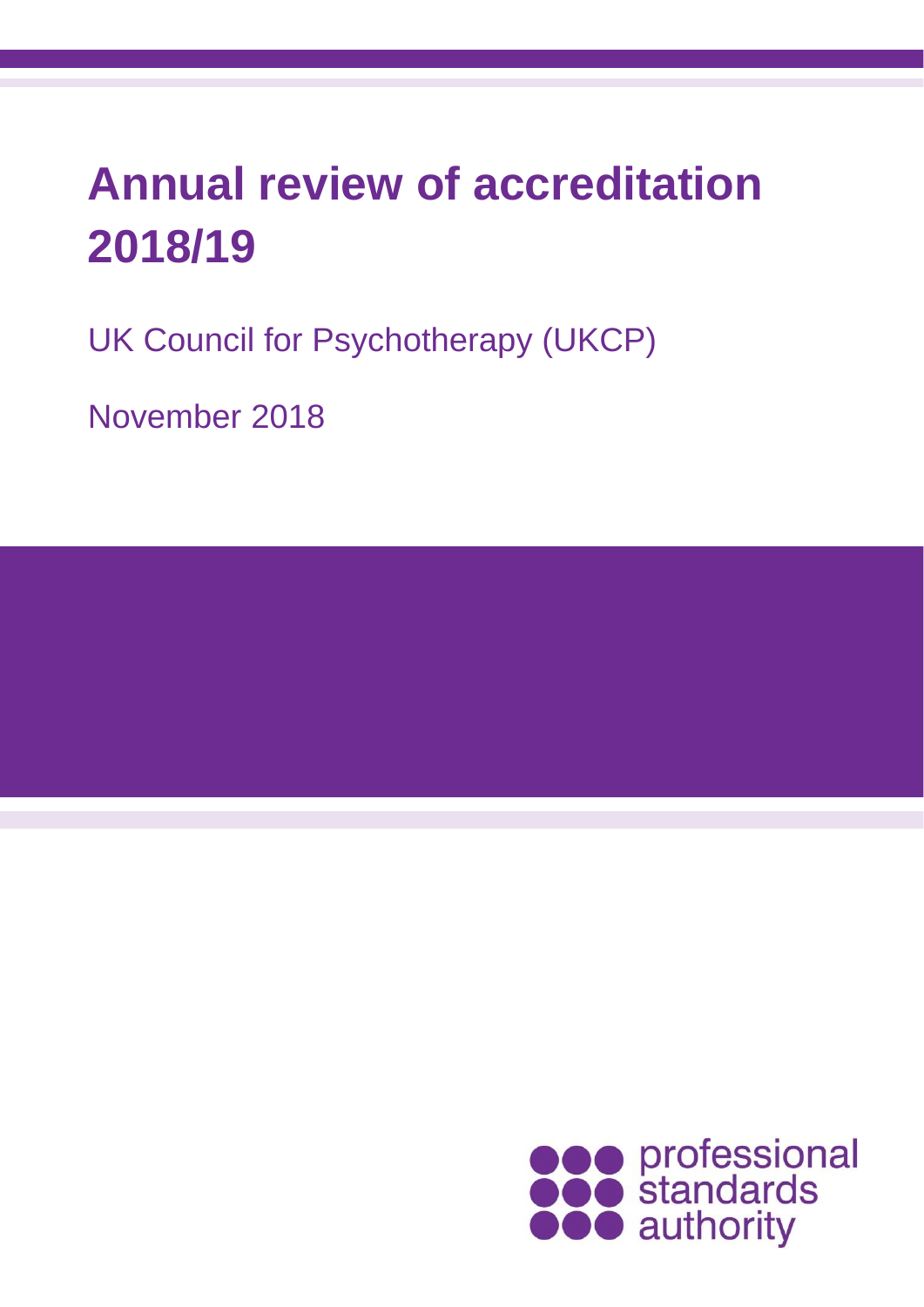## **Contents**

| 2. Assessment against the Standards for Accredited Registers  4 |  |
|-----------------------------------------------------------------|--|
|                                                                 |  |
|                                                                 |  |
|                                                                 |  |

### **About the UK Council for Psychotherapy (UKCP)**

The UKCP registers:

- Psychotherapists and Psychoanalytic Counsellors working in the United Kingdom and abroad
- Psychotherapists and Psychoanalytic Counsellors with specific skills, training and experience to work with children and families, on a specialist register

Its work includes:

- Setting and maintaining standards of practise and conduct
- Maintaining a register of qualified professionals
- Assuring the quality of education and training
- Requiring registrants to keep up their skills up to date through continuing professional development
- Handling complaints and concerns raised against registrants and issuing sanctions where appropriate.

As of September 2018, there were 8,224 registrants on the UKCP's registers.

<span id="page-1-0"></span>The UKCP was first accredited on 11 November 2013. This is the UKCP's fifth annual review and this report covers 11 November 2017 to 11 November 2018.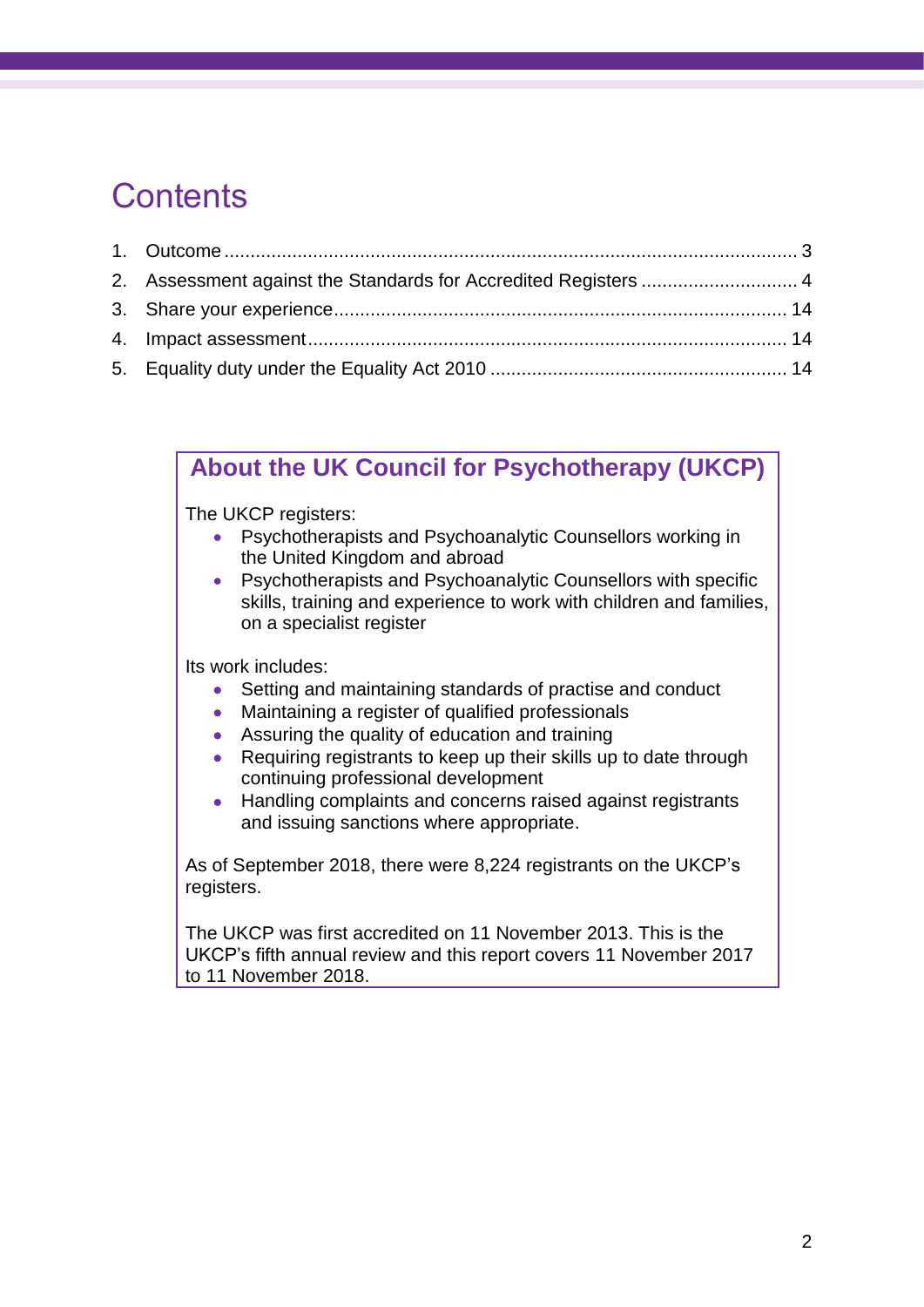## **Background**

The Professional Standards Authority accredits registers of people working in a variety of health and social care occupations not regulated by law. To be accredited, organisations holding such registers must prove that they meet our demanding [Standards for Accredited Registers](https://www.professionalstandards.org.uk/accredited-registers/about-accredited-registers/our-standards) (the Standards). Accreditation is reviewed every twelve months.

Accreditation can be renewed by a Moderator in cases where there are no concerns that a register is not meeting the Standards. A Moderator can issue Recommendations and note Achievements.

Where concerns do exist, or information is not clear, a targeted review will be recommended by a Moderator. The outcome of this review is assessed by an Accreditation Panel, who can decide to renew accreditation, renew accreditation with conditions, suspend accreditation or remove accreditation. Panels may also issue Recommendations and note Achievements.

- **Condition** Changes that must be made within a specified timeframe to maintain accreditation
- **Recommendation**  Actions that would improve practice and benefit the operation of the register, but do not need to be completed for compliance with the Standards to be maintained. Implementation of recommendations will be reviewed at annual renewal
- **Achievement** Areas where a register has demonstrated a positive impact on one of the four pillars of the programme; protection, choice, confidence and quality.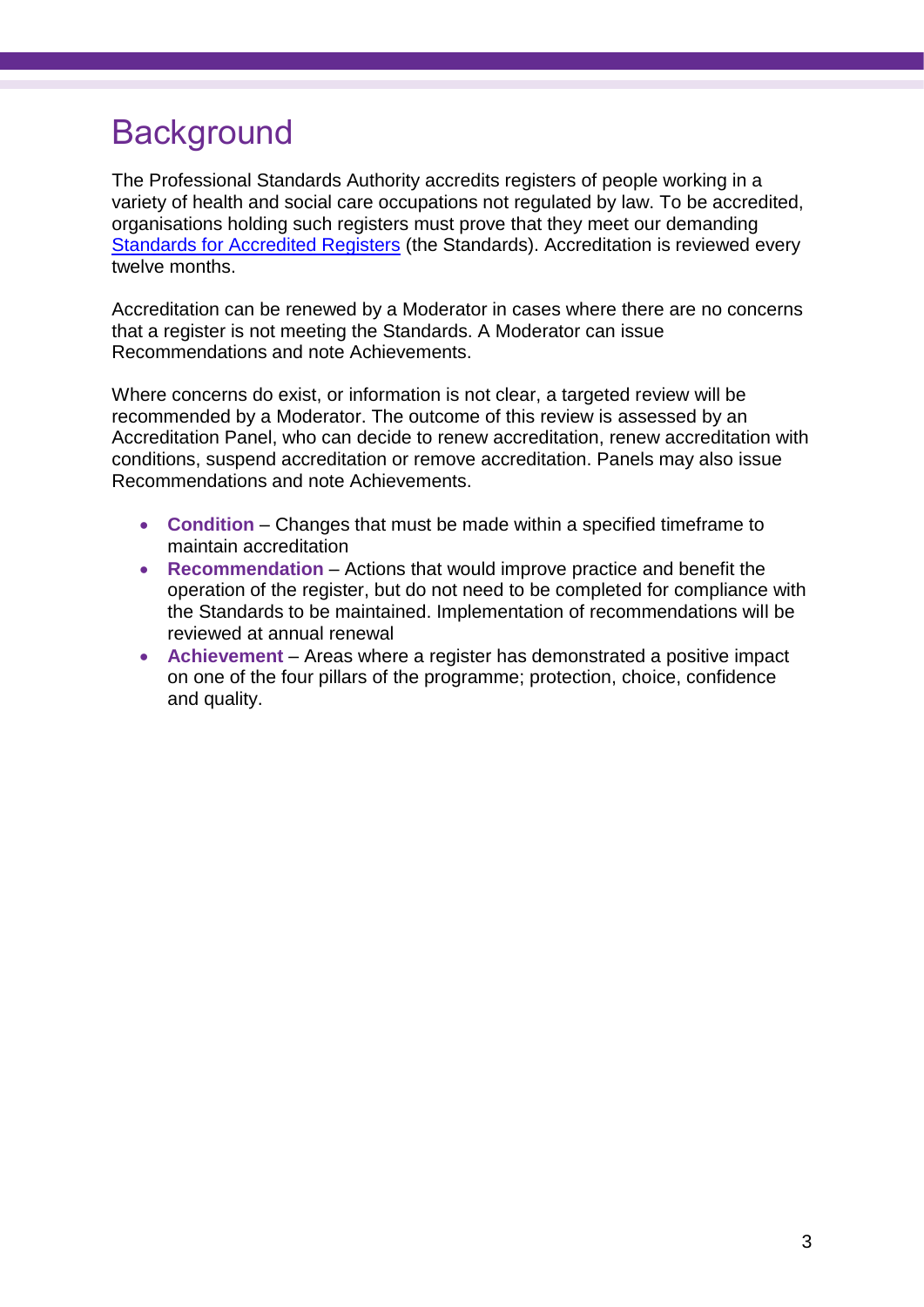## **Outcome**

<span id="page-3-0"></span>1

Accreditation for the UKCP was renewed for the period of 2018-2019.

Accreditation was renewed by a Moderator following a review of evidence gathered by the Accreditation team and supplied by the UKCP.

The following Recommendations were issued to be implemented by submission of annual renewal documentation.

- **1.** UKCP should review whether it is necessary for its Board and Chief Executive to have roles in its administrative removal process and whether this provides sufficient separation within UKCP's governance (Paragraphs [7.5](#page-6-0)[-7.7\)](#page-6-1)
- **2.** UKCP should review whether an Interim Suspension Order is necessary to protect clients when it is alerted to another organisation's investigation (Paragraph 11.14)
- **3.** UKCP should develop appropriate guidance to ensure that decisions on whether to act on repeated incidents or similar complaints are consistent and fair (Paragraph 11.16)
- **4.** UKCP should as a priority develop guidance on the appropriate advertising and use of adjunctive practices by its registrants particularly in relation to maintaining professional boundaries<sup>1</sup>, whether as part of, or outside, psychotherapeutic settings (Paragraph 11.23)
- **5.** UKCP should consider ensuring that services advertised, such as ADR, are accessible, or otherwise removed from its public websites. (Paragraph 11.30)
- **6.** UKCP should review whether its Code of Ethics and Complaints and Conduct Process (CCP) are sufficiently consistent and if sufficient guidance is available to those wishing to raise concerns (Paragraph 12.3)
- **7.** UKCP should ensure that consistent information is provided to all parties at relevant stages of its complaints processes (Paragraph 12.4).

The following report provides detail supporting the outcome.

<sup>1</sup> For further information see: *Clear Sexual Boundaries* (2008) Available at: <https://www.professionalstandards.org.uk/publications/detail/clear-sexual-boundaries> [Accessed 19 November 2018]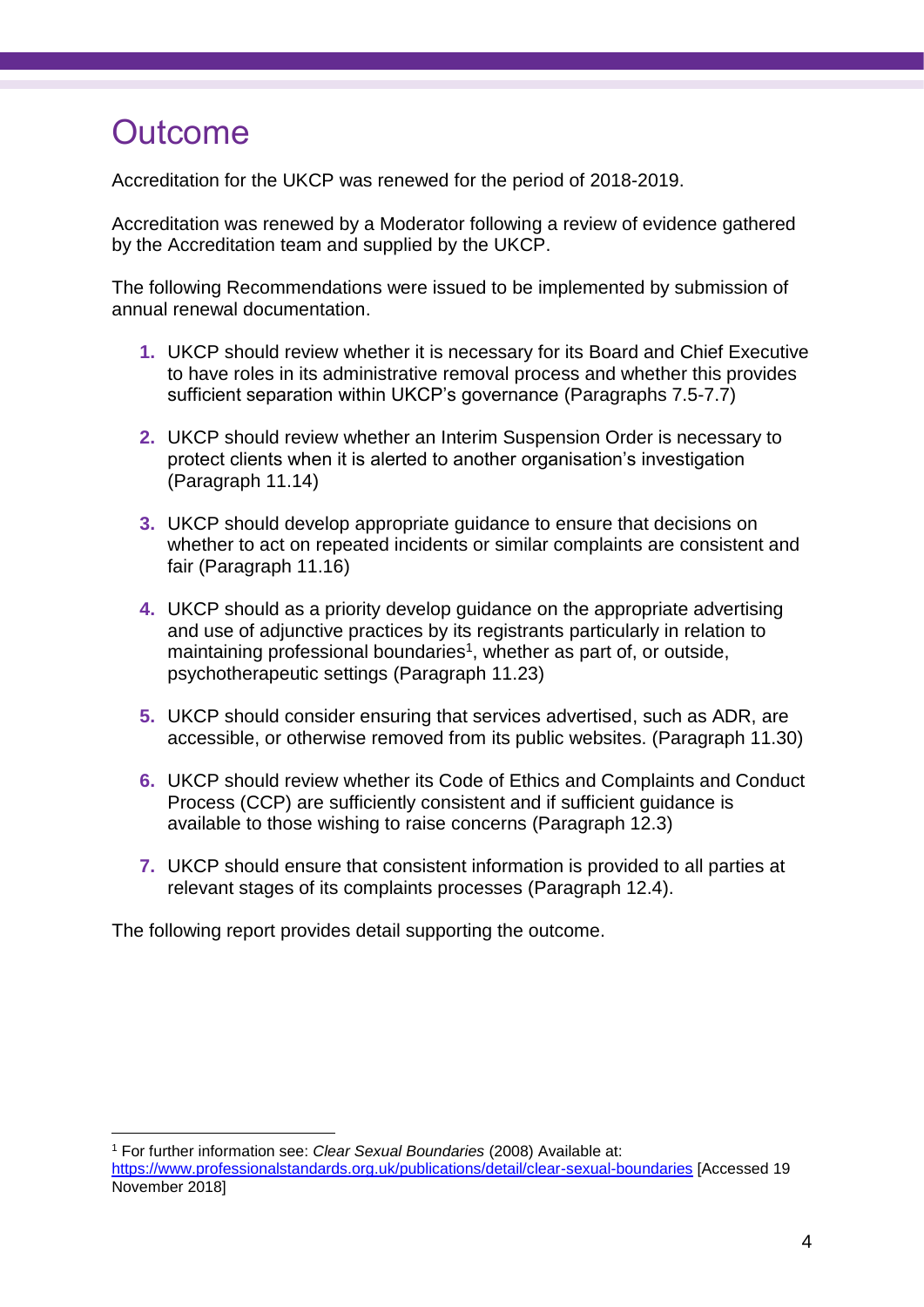### Assessment against the Standards for Accredited Registers

**Standard 1: the organisation holds a voluntary register of people in health and/or social care occupations**

- 1.1 There have been no significant changes reported or noted in the past year.
- 1.2 The UKCP has seen an increase in the number of registrants on its register in the past year, from 8,050 to 8,224.
- 1.3 The Authority found that this Standard continues to be met.

**Standard 2: the organisation demonstrates that it is committed to protecting the public and promoting public confidence in the occupation it registers**

- 2.1 Following its contact with BUPA, UKCP registered psychotherapeutic counsellors (counsellors who draw from theories and approaches used in psychotherapy) are now recognised by that insurance provider alongside UKCP registered psychotherapists. UKCP advised it continues to seek recognition from other insurance providers.
- 2.2 UKCP is continuing its work with two other Accredited Registers, the British Association for Counselling and Psychotherapy (BACP) and the British Psychoanalytic Council (BPC) to inform the insurance industry about how high standards are maintained within the occupations they register.
- 2.3 UKCP has been working with other organisations 'as part of the Talking Therapies Taskforce (TTTF), whose aim is to create a parallel infrastructure to IAPT for patients with complex mental health needs'.
- 2.4 UKCP is working with the BACP, the British Psychological Society (BPS) and the All-Party Parliamentary Group on Prescribed Drug Dependence in producing a guidance document for therapists working with prescription drug users.
- 2.5 UKCP has been involved in the coalition to raise concerns about draft NICE Guidelines for the treatment and recognition of Depression in Adults. UKCP advised that in response NICE had launched a second consultation, and the coalition was continuing to campaign to ensure that guidelines meet the NHS parity of esteem mandate, which has stated that mental health should be equal to physical health.
- 2.6 The Authority found that this Standard continues to be met.

#### **Standard 3: risk management**

3.1 UKCP updated its risk matrix to show updates on work done to mitigate risks. The matrix highlighted that work on UKCP's revised Supervision Policy and the review of the Ethical Principles and Code of Professional Conduct were due to be completed in 2019. UKCP had not otherwise amended existing practise risks or scores.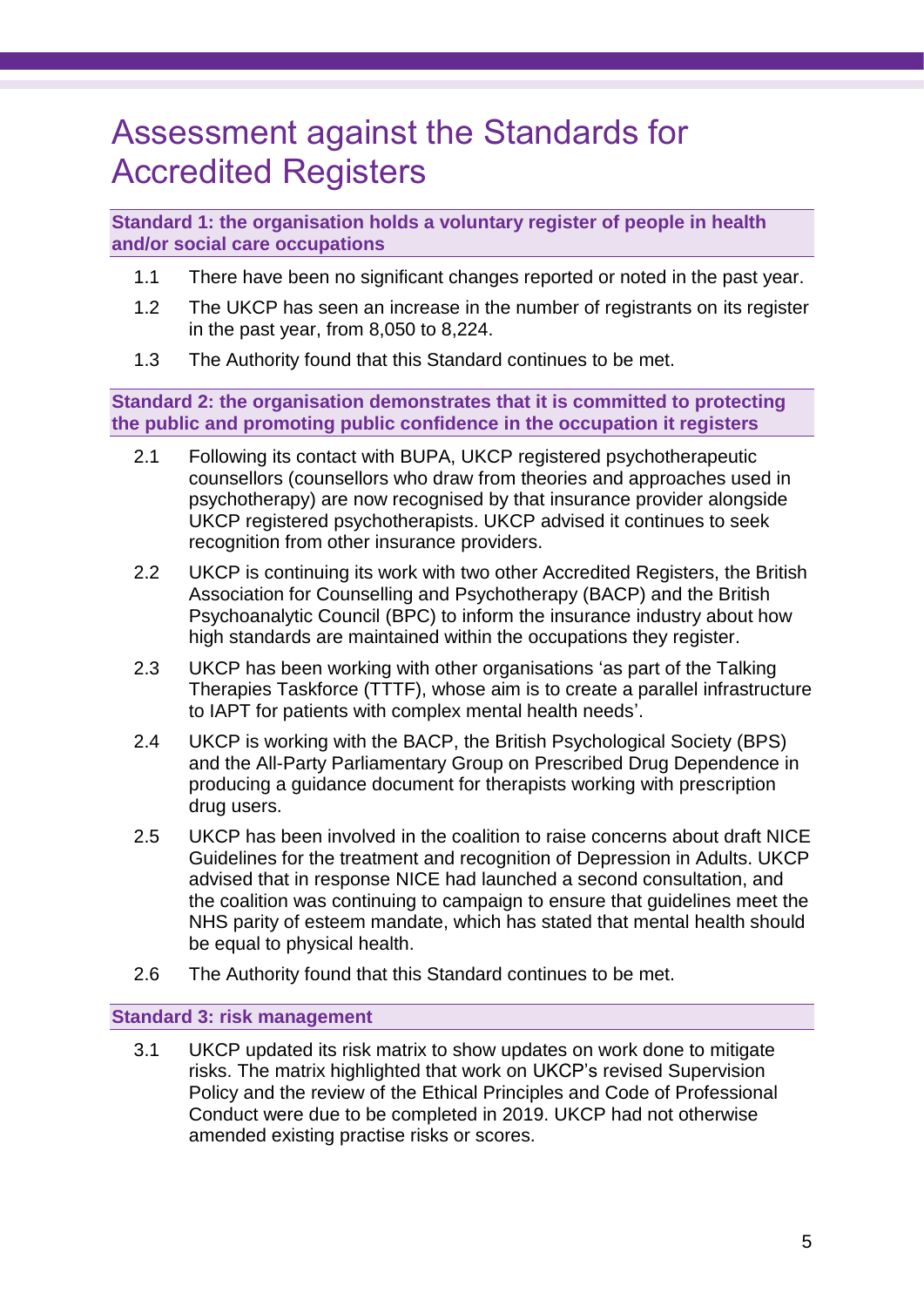- 3.2 The January 2018 Board of Trustees meeting minutes outline that it was suggested UKCP investigate 'remote / online therapy as a matter of urgency'. UKCP is working with the BACP and BPC to produce joint guidelines for their members. UKCP advised part of this will include investigating potential risks and their mitigations. The team will check for updates on this in due course.
- 3.3 The Authority found that this Standard continues to be met.

**Standard 4: the organisation demonstrates that it has sufficient finance to enable it to fulfil its voluntary register functions effectively including setting standards, education, registration, complaints and removal from the register**

- 4.1 There have been no significant changes reported or noted in the past year.
- 4.2 UKCP's annual report and financial statements noted an increased expenditure due to its move to new premises and introduction of a new Customer Relationship Management (CRM) system.
- 4.3 As part of its due diligence, the Accreditation team reviewed the most recent accounts from Companies House and the Charity Commission, and noted that UKCP appears to continue to be financially sustainable.
- 4.4 The Authority found that this Standard continues to be met.

**Standard 5: the organisation demonstrates that it has the capacity to inspire confidence in its ability to manage the register effectively**

- 5.1 There have been no significant changes reported or noted in the past year.
- 5.2 The Authority found that this Standard continues to be met.

**Standard 6: the organisation demonstrates that there is a defined knowledge base underpinning the health and social care occupations covered by its register or, alternatively, how it is actively developing one. The organisation makes the defined knowledge base or its development explicit to the public**

- 6.1 There have been no significant changes reported or noted in the past year.
- 6.2 The team checked UKCP's updated website for how it makes the defined knowledge base, or its development, explicit to the public. At UKCP's initial accreditation, the Panel had noted that UKCP 'makes its knowledge base explicit to the public via clear definitions of therapies, modalities and types of practitioner available on its website. UKCP's Colleges offer detailed descriptions of specific modalities practiced by UKCP registrants. UKCP has a Research Faculty which provides resources, holds events, and 'disseminates research information that enhances practice to UKCP members.'
- 6.3 Definitions of therapies and modalities remain available through the 'Common types of psychotherapy' webpage. UKCP's website provides links to each of its Colleges and describes each College's individual philosophy.
- 6.4 The team noted that UKCP's 'Research section' was marked as 'coming soon' and asked the UKCP about planned development of this section. UKCP responded that it has recently appointed eight new members to the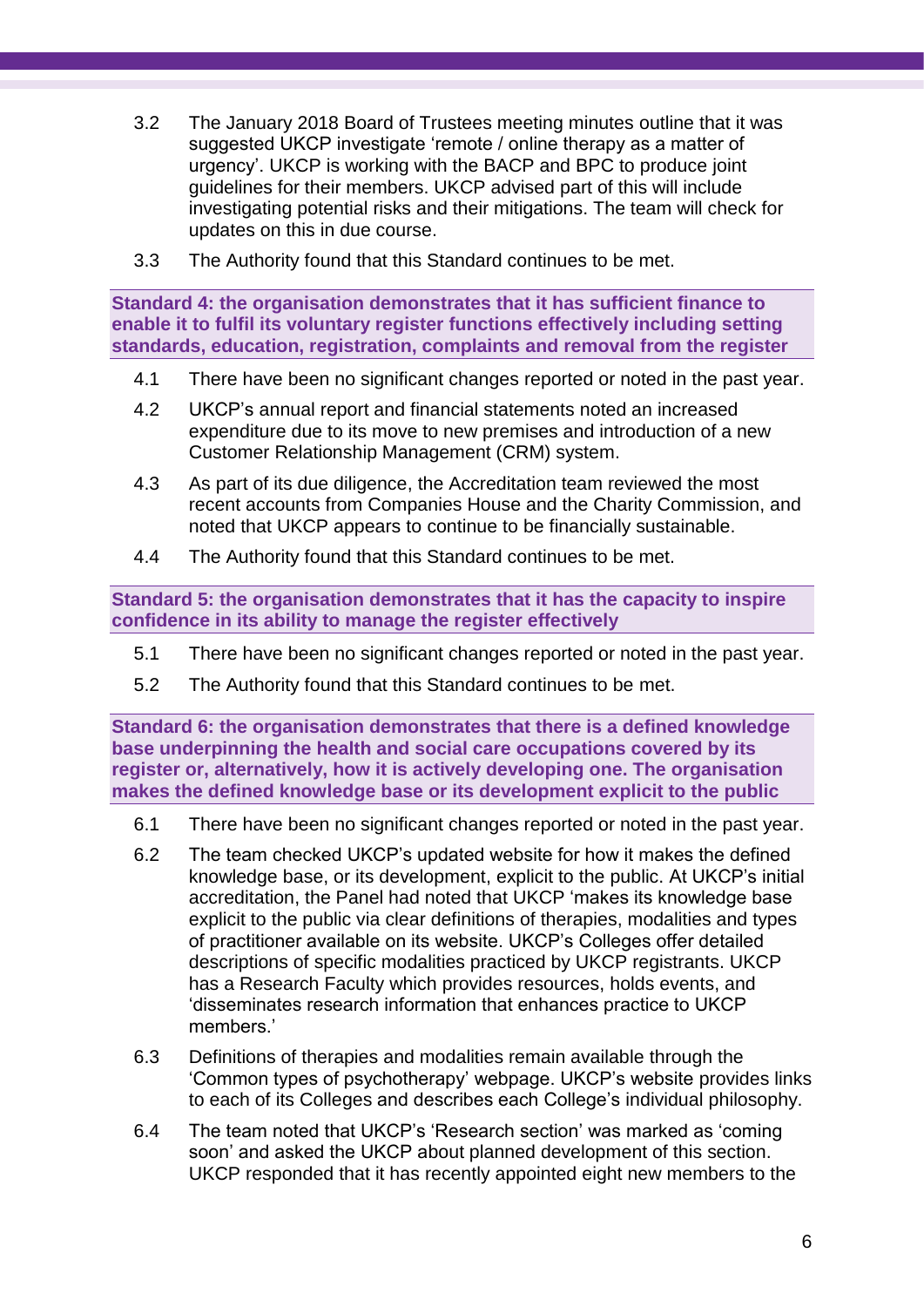Research Faculty Committee and intends for the Research section of the website to be functioning in early 2019.

6.5 The Authority found that this Standard continues to be met.

#### **Standard 7: governance**

- 7.1 UKCP has amended its byelaws to 'allow all eligible organisational members to sponsor people for UKCP trainee and student membership'.
- 7.2 UKCP has conducted a College Review, which has resulted in recommendations for change discussed by its Board in September 2018. The outcomes of the review have not yet been shared as some recommendations will require wider consultation before they are implemented. The team will check on this in due course.
- 7.3 UKCP highlighted its communications work to promote psychotherapy and UKCP therapists. It has partnered with *Psychologies* magazine; relaunched its own *Psychotherapist* magazine as the *New Psychotherapist*; created short videos aimed at its membership and the public; and launched its *Talking Therapies* podcast which has covered topics such as achieving workplace wellness, bullying at work and sex addiction. UKCP has received coverage in *Times Higher Education, Huffington Post* and the *Metro.*
- 7.4 UKCP noted changes of Board Trustees throughout the year and advised that its two longest serving trustees will be required to stand down in December 2018 and so elections for one UKCP Vice Chair and one Trustee were held in September 2018.
- <span id="page-6-0"></span>7.5 The team noted discussion in UKCP's Board minutes around the Board's role in removing registrants who do not, for example, engage with UKCP's mandatory reaccreditation process or random annual audit. The team checked UKCP's removal process and noted that recommendations to remove non-compliant registrants will be made to the Membership Committee by UKCP's registrar. The Membership Committee will check whether UKCP's processes have been followed correctly and allow the removal or if not, refer to UKCP's Board and Chief Executive. The Board and Chief Executive will consider the information and decide whether the registrant should be removed.
- 7.6 The team noted that precedent decisions by the Accreditation Panel stated that it is not appropriate for organisations' Boards to ratify (other than to ensure process has been followed) or otherwise affect the outcomes of complaints processes. UKCP stated that the above procedure is not a complaints process; it is administrative removal of registrants who fail to meet UKCP's registration requirements.
- <span id="page-6-1"></span>7.7 The Moderator considered whether the Board's involvement within such processes demonstrates sufficient separation of its public protection functions. The Moderator noted that as a professional body membership organisation there could be a perceived conflict of interest. The Moderator issued a Recommendation for UKCP to consider whether it is necessary for the Board and Chief Executive to have roles in that process and if there is sufficient separation within UKCP's governance (Recommendation 1).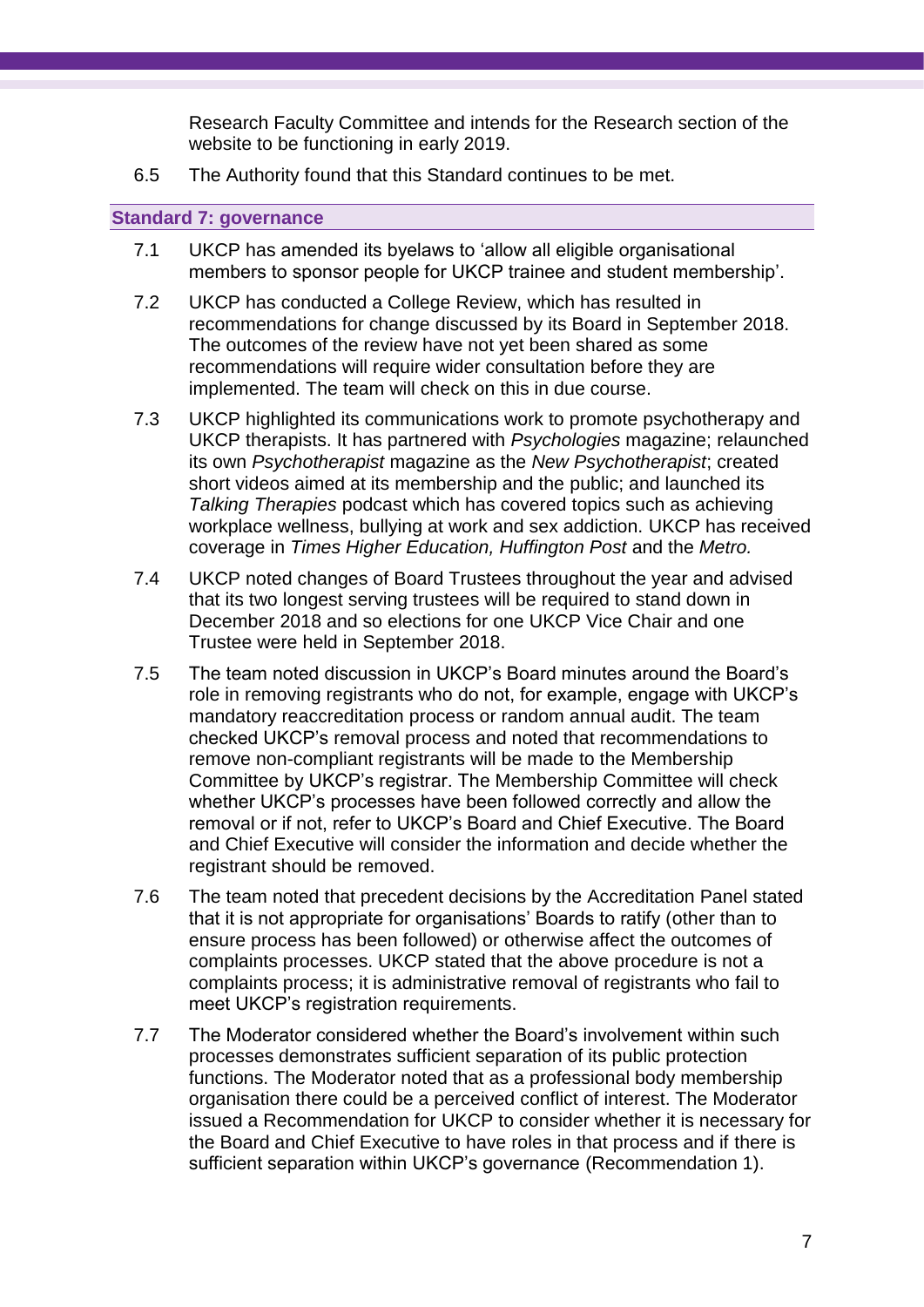- 7.8 There is a link to UKCP's register on the main page of its [website](https://www.psychotherapy.org.uk/) which allows the public to identify whether a particular therapist is registered with UKCP. The team noted that the front-page and the 'site map' links to the register, but it may not otherwise be easily accessible from other parts of the site. The team suggested UKCP may wish to provide further links, for example from its Find-a-therapist page, as not all registrants may be accessible from that service. UKCP stated that it agreed with this and advised it would make necessary amendments. The team will check on this in due course.
- 7.9 In the past year of accreditation, UKCP has held a Minding the Gap in Child Mental Health conference and its annual Learning from Complaints event. UKCP plans to hold workshops on research, supervision and safeguarding in the next year.
- 7.10 The Authority found that this Standard continues to be met.

#### **Standard 8: setting standards for registrants**

- 8.1 There have been no significant changes reported or noted in the past year.
- 8.2 UKCP has been revising its *Ethical Principles and Code of Professional Conduct*. UKCP advised a second consultation, ending September 2018, had been held on its most recent draft. This draft was checked by the team.
- 8.3 The team noted that the revised code should allow UKCP to investigate allegations about registrants that involve matters outside of registrants' psychotherapeutic treatment of clients. This was discussed further under Standard 11.
- 8.4 The Authority found that this Standard continues to be met.

#### **Standard 9: education and training**

- 9.1 There have been no significant changes reported or noted in the past year.
- 9.2 The team checked that UKCP's updated website continues to make UKCP's education and raining standards accessible to the public (Standard 9e). The 'Standards, guidance and policies' webpage states: 'The training for psychotherapists is postgraduate masters, or masters-equivalent level specialist training. It is not normally less than four years. The training for psychotherapeutic counsellors is degree level or equivalent.'
- 9.3 UKCP's full *Standards of Education and Training (The Minimum Core Criteria)* and other standards for registration remain available for download from the register website.
- 9.4 UKCP advised it is working 'jointly with BACP and BPC on a collaborative project, led by an impartial, independent chair, to set out the training requirements and practice standards for counselling and psychotherapy.' UKCP advised that its initial mapping of competences between each organisation had been completed and results were being worked with by an expert reference group.
- 9.5 The Authority found that this Standard continues to be met.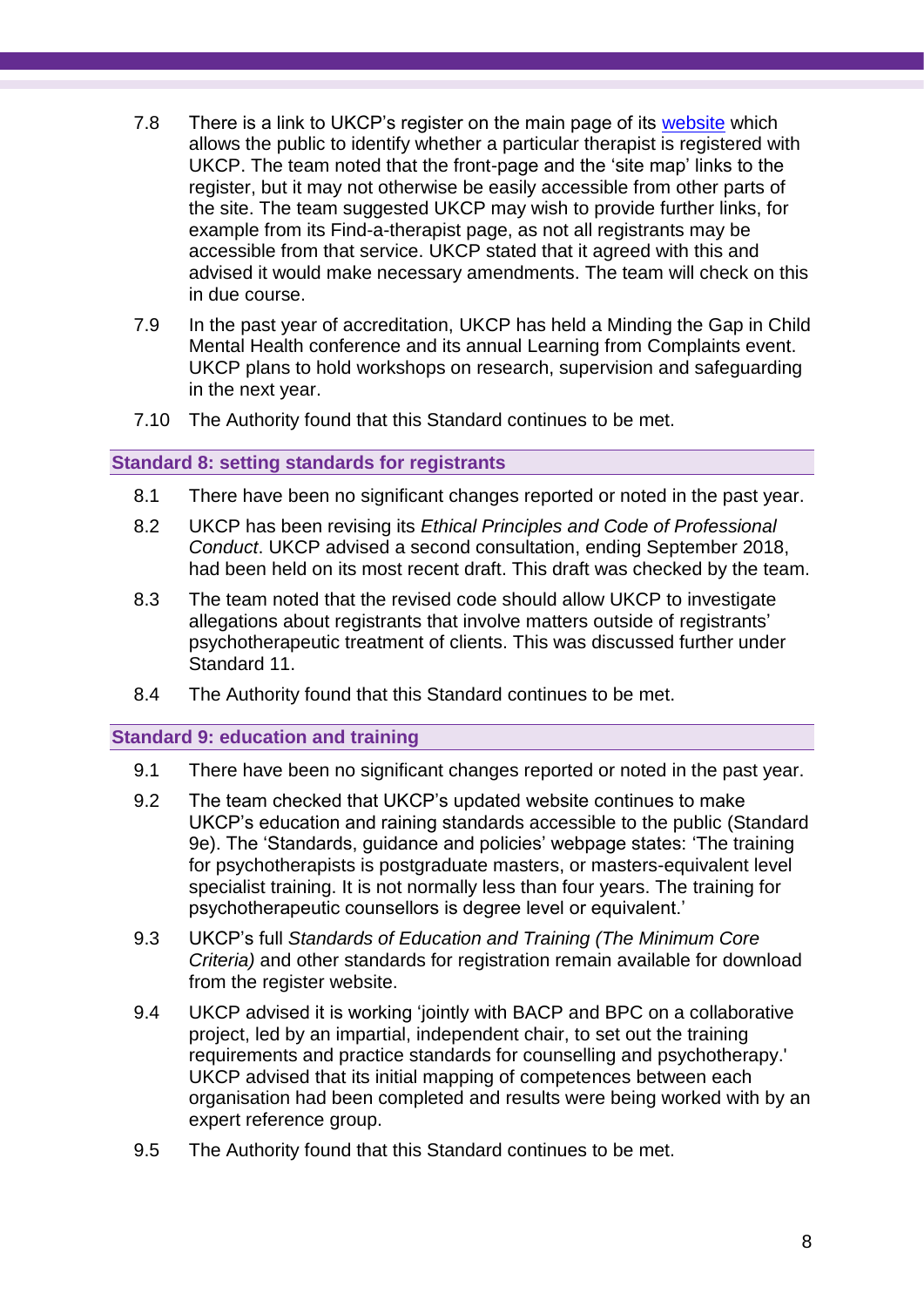#### **Standard 10: management of the register**

- 10.1 The team conducted checks of UKCP's register and Find-a-therapist tool as part of its assessment and did not note any issues regarding their maintenance.
- 10.2 UKCP has submitted a Notification of Change for members of its 'specialist' Children and Young People register to allow practitioners to use the titles of Child Psychotherapist, Child Psychotherapeutic Counsellor and Family and Systemic Psychotherapist. At time of annual review this was being assessed under that separate process.
- 10.3 UKCP performs an annual audit of a sample of registrants to ensure its Continuing Professional Development (CPD) and other requirements continue to be met. UKCP advised that two registrants selected for CPD audit resigned and that six were removed from the register for failing to submit the required documentation.
- 10.4 The Authority found that this Standard continues to be met.

#### **Standard 11: complaints and concerns handling**

- 11.1 UKCP advised that over the past year of accreditation it had received 56 complaints, 35 of which have been taken forward. Of the 56 complaints received since September 2017, two had been formally referred to an Adjudication Panel. UKCP currently has 32 live cases, the majority of which were received during 2018. UKCP advised that several of these were waiting on the outcome of either employer disciplinary procedures or police investigations. UKCP advised that since the previous annual review of accreditation it had held one Adjudication Panel hearing, in October 2018.
- 11.2 UKCP stated that it expects to receive a record number of complaints in 2018 and suggested that the high level of complaints received reflected increased public awareness of the register. UKCP will undertake a review to understand this trend.
- 11.3 UKCP received four complaints against itself in the past year. Two regarded UKCP's handling of complaints regarding registrants' behaviour outside of the psychotherapeutic environment. UKCP had advised complainants that these were outside of its remit. Those complainants had then approached the Accreditation team to raise their concerns about this.
- 11.4 To gather further information on the concerns received by the Accreditation team through the Share your experience process, the team conducted a site visit at UKCP's offices on October 2018. The team reviewed two cases where complaints had been investigated, however the complainants were dissatisfied by UKCP's findings. The team also checked UKCP's recent cases that were closed due to having been found to be outside of UKCP's remit because the allegations involved events that were outside of the psychotherapeutic environment.
- 11.5 UKCP considers complaints that are determined to be within the scope of UKCP's Ethical Principles and Code of Professional Conduct. As the Code currently in place strictly refers to the practitioner/client relationship, complaints that fall outside of events occurring within that relationship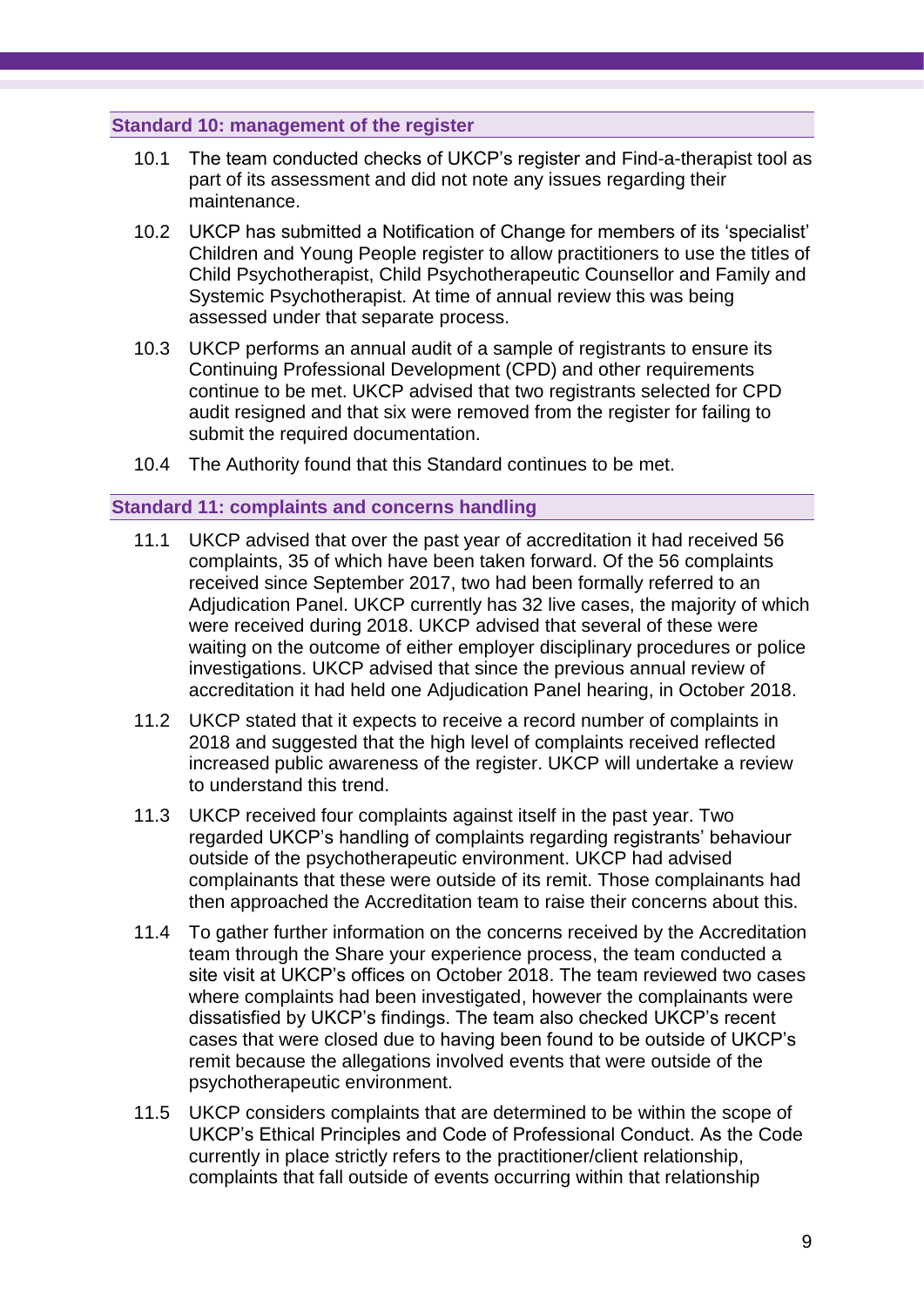would not progress under UKCP's Complaints and Conduct Process (CCP).

- 11.6 During its site visit, the team noted two instances where safeguarding issues were explicitly raised and UKCP was notified of referrals to relevant authorities. Some complainants were surprised that UKCP could not investigate where registrants' behaviour may have undermined the reputation of psychotherapy and damaged public confidence in the profession. However, as the allegations did not involve events occurring in psychotherapy, UKCP considered that it could not act on such concerns and relayed this to complainants.
- 11.7 The team considered it may be appropriate to investigate allegations of potential misconduct or professional incompetence that occur outside the provision of psychotherapy, where it is in the public interest. If not investigated, the team considered these might have potential, for example, to cause harm to clients or to undermine confidence in UKCP and the occupation it registers.
- 11.8 The team asked if UKCP was able to investigate complaints of behaviours outside of therapy that could impact on the therapist's ability to practise ethically. UKCP confirmed that it could investigate 'criminal convictions/cautions which [are] relevant to [a] therapist's professional practice; physical or mental health relevant to a therapist's professional practice; or a decision by another body responsible for the regulation of a health, social care or other relevant profession; or an employer to the effect that a therapist's suitability to be on the UKCP register is called into question'.
- 11.9 The team noted that UKCP's Board of Trustees had in the past year discussed how to handle such concerns and that this issue was now being considered by its Ethics Committee. UKCP also highlighted that the current draft of its revised Ethical Principles and Code of Professional Conduct (the Code of Ethics) has the new provision: to 'act in all circumstances in a way which upholds the profession's reputation and promotes public confidence in the profession and its members'.
- 11.10 The team asked UKCP when it aimed to implement its new Code of Ethics. UKCP advised that, pending the final revision of the draft and decisions of its Executive Committee and Board of Trustees, the Code was due to be ratified in February 2019, with a launch event to be held in May 2019.
- 11.11 The Moderator was concerned that it could be perceived that UKCP did not investigate complaints involving serious conduct issues which were likely to have a bearing on individuals' fitness for registration. The Moderator noted that UKCP was working to address this however stated this work should be completed as soon as possible to allow UKCP to accept complaints occurring outside the psychotherapeutic environment. The Moderator requested that UKCP provide a copy of the final Code of Ethics to the team once ratified.
- 11.12 UKCP's CCP allows it to impose Interim Suspension Orders 'at any stage of the Complaints and Conduct Process after a written complaint has been received by UKCP'. The cases reviewed by the team suggested that UKCP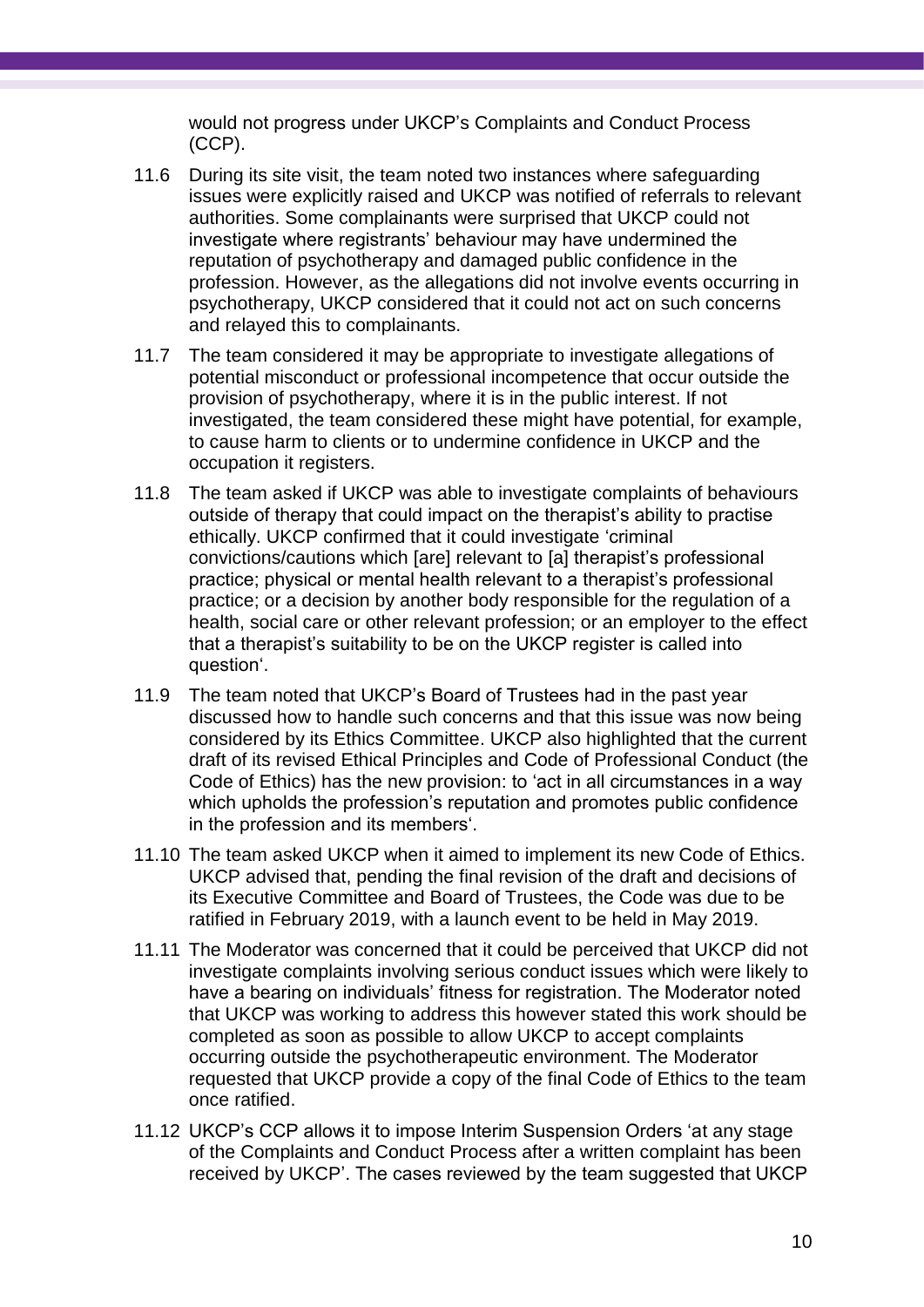had been made aware of open investigations by other relevant authorities but did not act as criminal convictions or other outcomes had not yet been issued.

- 11.13 The Moderator considered that UKCP registrants remain in practice while the UKCP is aware of serious allegations made against them. The Moderator issued a Recommendation for UKCP to consider whether an Interim Suspension Order is necessary to protect clients when it is alerted to another organisation's investigation, rather than only being able to do so once the outcome is known. Informing the complainant of UKCP's consideration of an interim order could help promote confidence in the effectiveness of the register. (Recommendation 2)
- 11.14 The team noted a complaint against a registrant who had previously declared being investigated for a complaint of a similar nature. UKCP's communication with the complainant stated that the new complaint would be kept on file and taken into account for any future complaints. The team asked UKCP for its process on taking repeated similar complaints into account where these would not lead to formal investigation on their own. UKCP responded:

'If we received a number of similar complaints that point to a pattern we can take them all into account and bring the matter before the Adjudication Panel as that would demonstrate that despite previous feedback the therapist has not really taken them on board. We can carry out a targeted audit of a registrant if we have concerns about their practice.'

- 11.15 The Moderator issued a Recommendation for UKCP to consider ensuring that it has appropriate guidance to ensure that decisions on whether to act on repeated incidents or similar complaints are consistent and fair. (Recommendation 3)
- 11.16 Through its review of complaints, the issue of adjunctive therapies that may or may not be part of psychotherapeutic practice was raised. One such area of practice is sexual healing therapy, which involves using sexual activity to resolve various problems, which are not necessarily sexual issues. UKCP confirmed that it does not consider sexual healing therapy to be within the practice of psychotherapy, and that it is wholly different to sexual therapy, which aims to solve sexual problems through counselling or psychotherapy. UKCP emphasised that, under its Code of Ethics, therapists must not have sexual contact with clients.
- 11.17 The team asked UKCP if it has guidance on what may, or may not, be considered to be psychotherapeutic practices within its remit. The team asked if there might be a risk that, in lieu of evidence such as detailed contracts, a registrant may deny that harm was caused within their therapeutic sessions but within a therapy outside of UKCP's remit. UKCP responded:

'Each matter would be dealt on a case by case basis and if a complainant expected psychotherapy and were enticed by a therapy using their UKCP credentials or psychotherapy training and proceeded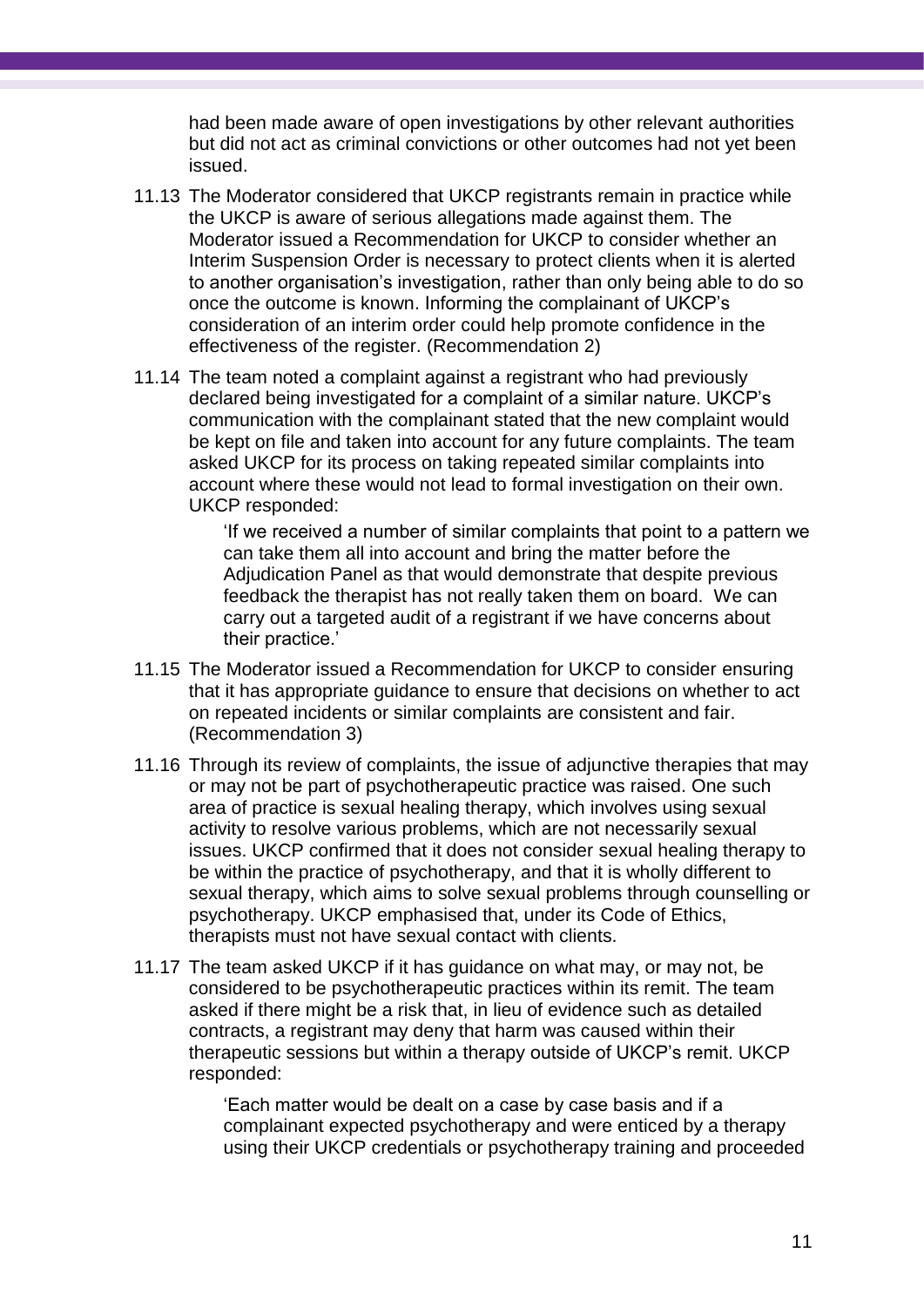to give something other than psychotherapy we would take that case forward.'

- 11.18 UKCP confirmed that registrants would not be permitted to refer to UKCP in advertising for practices outside of those covered by UKCP. UKCP would take action to ensure a registrant removed such advertising. UKCP also confirmed that it could investigate concerns raised where a nonpsychotherapeutic practice, for example acupuncture, was used during an agreed psychotherapy session, as a dual relationship.
- 11.19 The team noted that the amendments to UKCP's Code of Ethics, as described above, should allow UKCP to investigate concerns raised about adjunctive practices.
- 11.20 The Moderator noted the boundary between 'sexual healing' practices based in psychotherapy and psychotherapeutic talking therapies was blurred. Such practices involve high levels of vulnerability and risk of breaching sexual boundaries. The Moderator considered that where UKCP is aware registrants are practicing adjunctive therapies such as sexual healing, the register should consider what risks they may pose to the public, what controls may be needed to protect the public, and whether the practices are compatible with registration.
- 11.21 The Moderator issued a Recommendation for UKCP to urgently develop guidance on the appropriate advertising and use of adjunctive practices by its registrants, whether as part of, or outside of, psychotherapeutic settings. (Recommendation 4)
- 11.22 The team had noted that UKCP did not investigate concerns raised against registrants acting as supervisors of other practitioners. The team noted UKCP had set up a working group to consider it should investigate such complaints. UKCP sets education, training, and practice standards for supervisors who are on its Supervision Directory. The team will check progress on this work over the following year.
- 11.23 UKCP provided information on its joint protocol with BPC and BACP, addressing how the organisations will manage concerns raised where a practitioner may belong to more than one of those registers. UKCP confirmed it is notifying the BACP and BPC of its Adjudication Panel decisions resulting in a sanction, as well as interim suspension order decisions. UKCP has also signed the Accredited Registers Collaborative information sharing protocol.
- 11.24 Standard 11b requires Accredited Registers to encourage early resolution of complaints, including the use of mediation where appropriate. UKCP advised that in 2017 its Board approved a proposal to introduce an Alternative Dispute Resolution (ADR) service. We reported last year that UKCP was planning on launching its ADR process in autumn 2017.
- 11.25 During its site visit, the team noted that a recent complaint had requested ADR instead of a formal disciplinary procedure, but the complainant was informed by UKCP that this process was not currently in place.
- 11.26 The team asked UKCP for an update on its ADR service including timelines for operation. UKCP responded: 'We held a training session in April 2018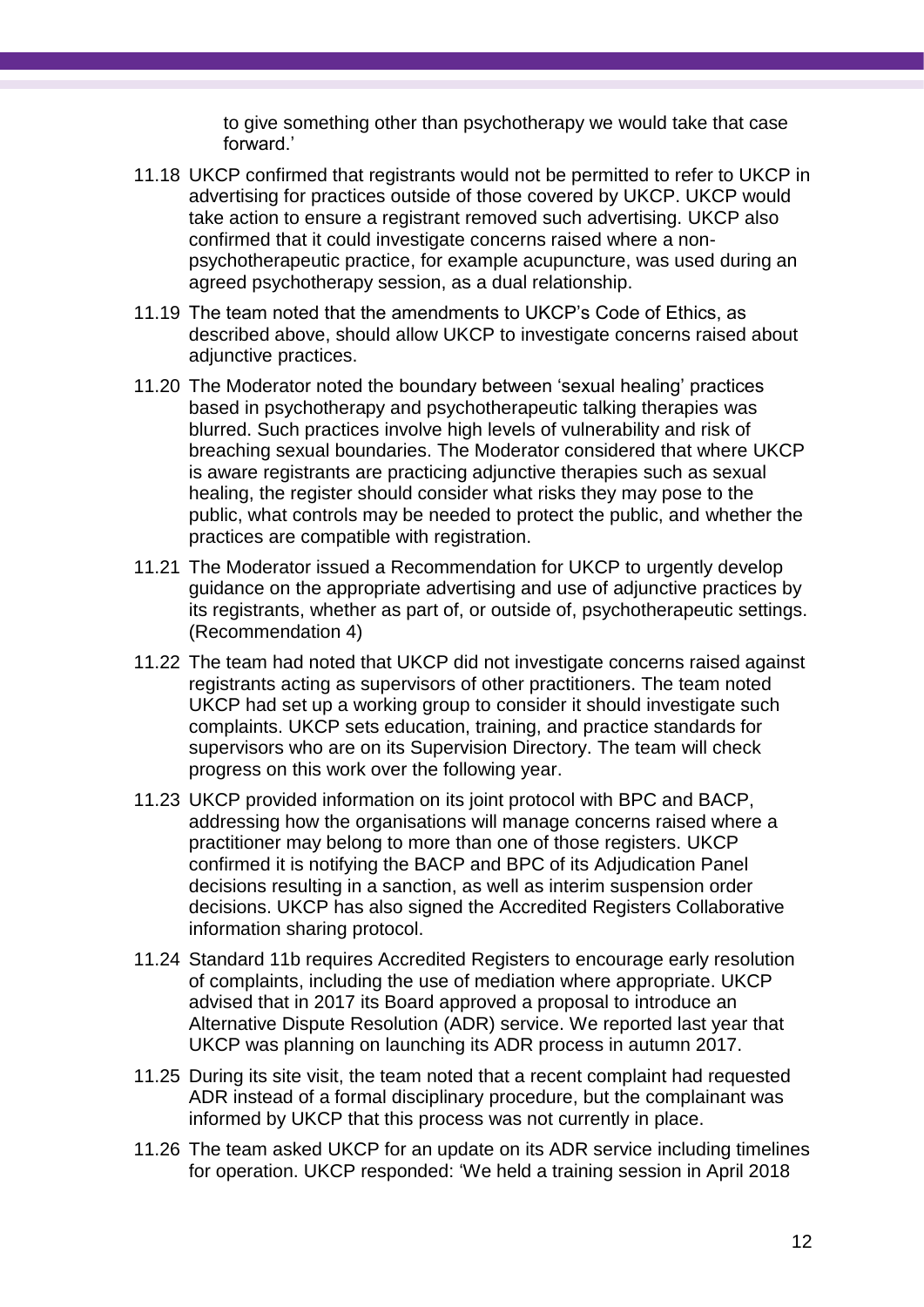for potential facilitators and we collated their feedback in how they envisage the finer details of the ADR process should look like. We aim to have a more fine-tuned process by spring 2019 and fully operational by summer 2019.'

- 11.27 The team asked if any informal arrangements for ADR were in place, prior to launch of its developing process. UKCP responded that it only aims to send the most serious cases to hearing, and for less serious cases explores other ways to resolve complaints. This includes encouraging complainants to resolve concerns directly with the therapist, receiving desired outcomes at the investigation stage where the complainant may receive an apology and see insight by the registrant, and by UKCP providing feedback to registrants where issues are identified but do not progress to formal hearings.
- 11.28 The Moderator noted that UKCP's formal ADR procedures have been in development for considerable time and emphasised that if UKCP advertised ADR as a service on its website it should allow the public to make use of it. If the service was not 'live' then it should not be advertised. The Moderator issued a Recommendation for UKCP to consider ensuring that services advertised, such as ADR, are accessible, or otherwise removed from its public websites. (Recommendation 5)
- 11.29 At the previous annual review, the team had checked UKCP's draft *Indicative Sanctions Guidance.* UKCP provided the team with the final version, published in January 2018. The guidance 'aims to promote consistency and transparency in decision making. It ensures that all parties, including the Registrant, the witnesses and the public, are aware of the approach taken by a panel when considering the question of sanction, and provides a panel with UKCP's authoritative approach to sanction for reference.'
- 11.30 The team noted that the guidance's section on 'Termination of Registration with UKCP' within the Guidance states that relevant employers will be informed, and the relevant College and/or organisational member (OM) will be expected to remove their association with the member. UKCP confirmed that the College/OM will be notified of other sanctions, and noted that for some sanctions support may need to be provided to the member by the College/OM.
- 11.31 The team had asked UKCP to provide further information about its 'root cause analyses' carried out at the end of complaints investigations, and how issues identified are escalated and acted upon. UKCP advised that where gaps of training or knowledge are identified these are published in the PCC annual report. Themes identified are also addressed at UKCP's annual learning events. The PCC has a representative from the Ethics Committee who will report any training needs or areas of concern, and issues identified are disseminated to registrants through monthly bulletins.
- 11.32 The Authority found that this Standard continues to be met.